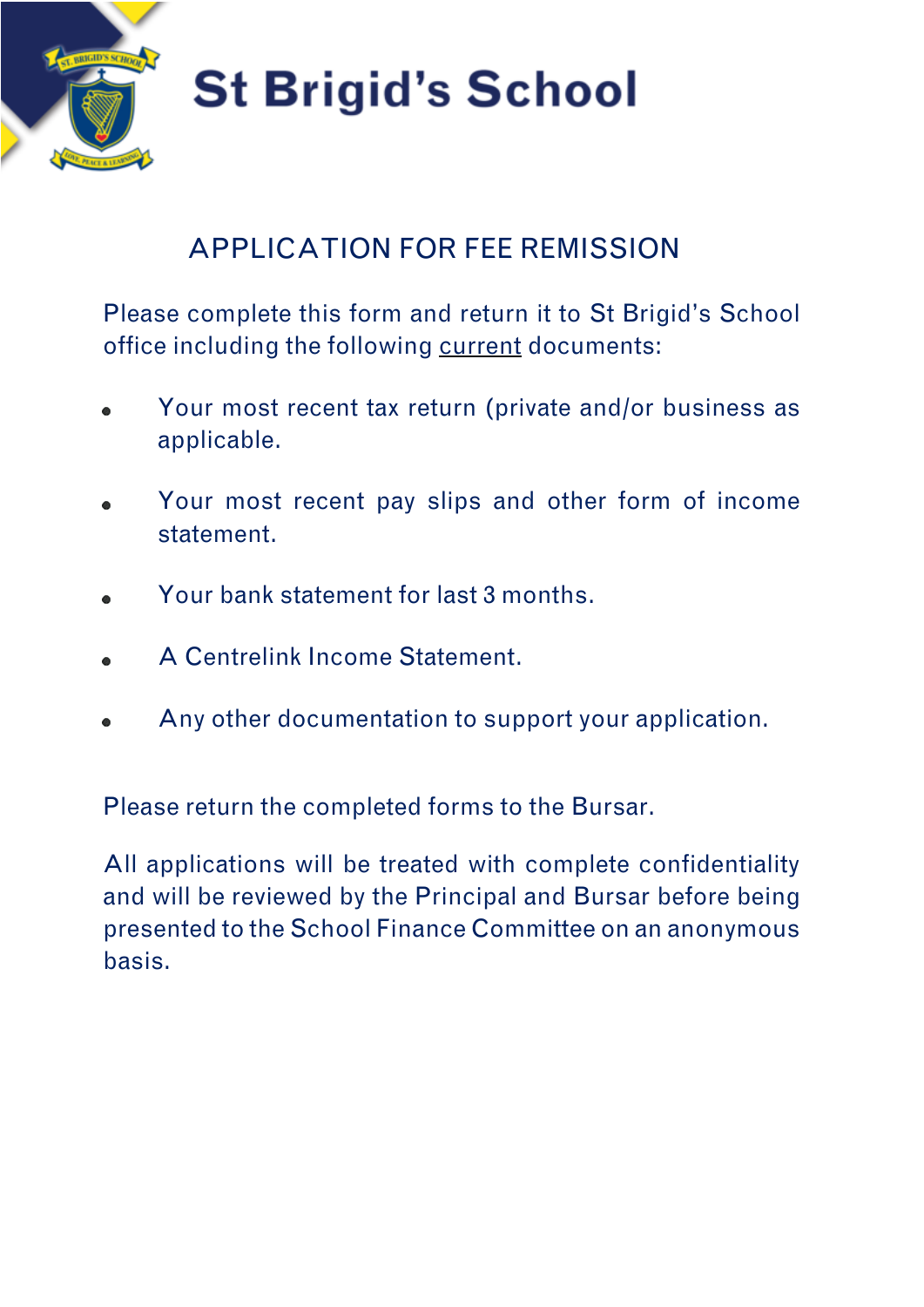## CONFIDENTIAL

| Application for Fee Remission for the year 20                              |        |     |                   |
|----------------------------------------------------------------------------|--------|-----|-------------------|
| (All questions in this application must be answered. Please print clearly) |        |     |                   |
| <b>FAMILY DETAILS</b>                                                      |        |     |                   |
|                                                                            |        |     |                   |
|                                                                            |        |     |                   |
|                                                                            |        |     |                   |
|                                                                            |        |     |                   |
| Home Telephone: _______________                                            |        |     |                   |
|                                                                            |        |     |                   |
| Marital Status: Married Divorced Separated Single Defacto                  |        |     |                   |
| <b>Children's Name/s</b>                                                   | School | Age | <b>Year Level</b> |
|                                                                            |        |     |                   |
|                                                                            |        |     |                   |
|                                                                            |        |     |                   |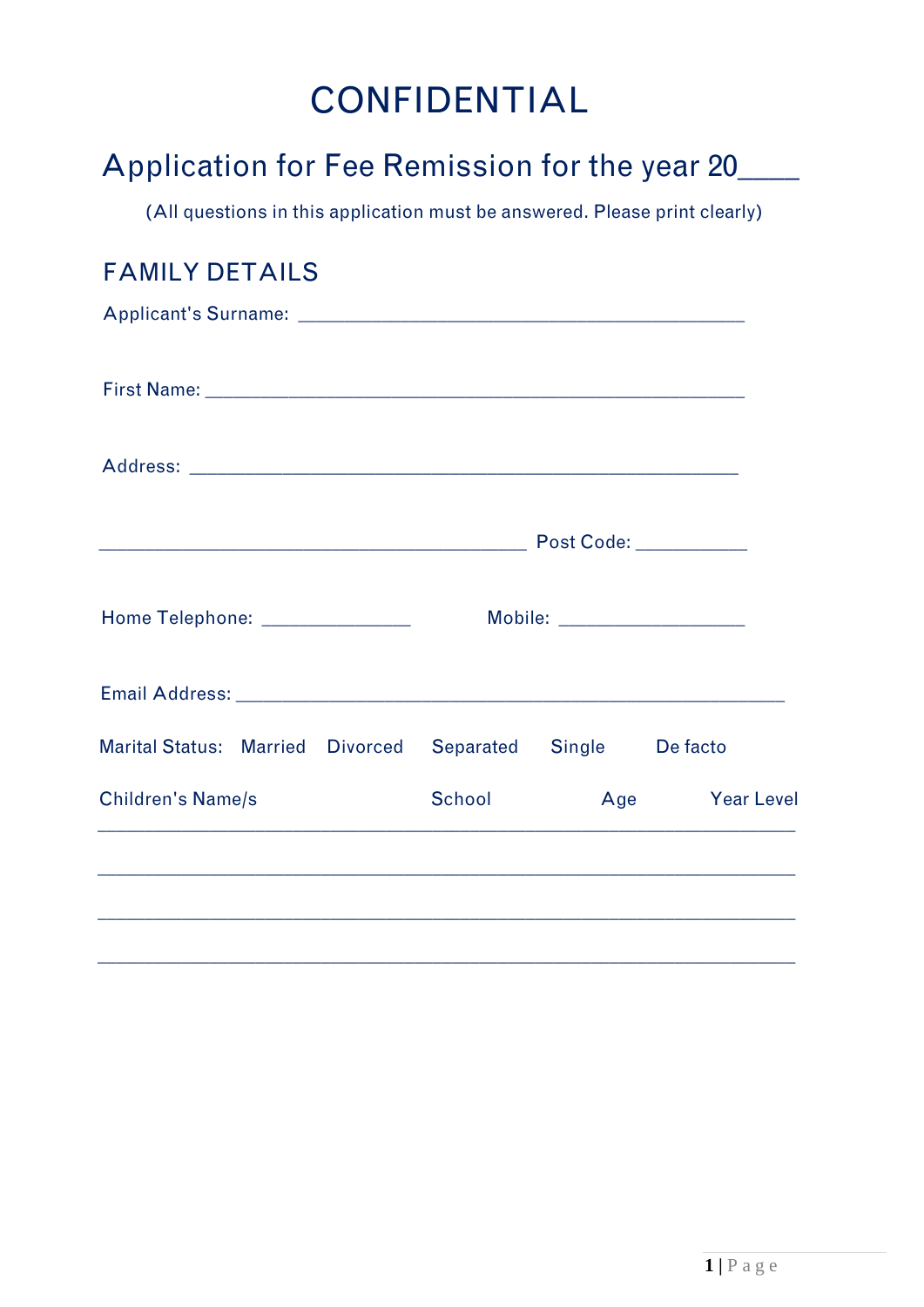| <b>ALLOIMANCES</b> (please circle) |     |           |
|------------------------------------|-----|-----------|
| Are you in receipt of School Card  | Yes | N٥        |
| Allowance?                         |     |           |
| Are you in receipt of Austudy      | Yes | <b>No</b> |
| Allowance?                         |     |           |
| Are you aware of other types of    | Yes | Nο        |
| <b>Government Assistance?</b>      |     |           |

#### INCOME AND EXPENDITURE (include your spouse/partner) PER WEEK

#### INCOME

| <b>Gross Wage (Self)</b>                                                            | $\frac{1}{2}$                                                                                                                                                                                                                                                                                                                                          |  |
|-------------------------------------------------------------------------------------|--------------------------------------------------------------------------------------------------------------------------------------------------------------------------------------------------------------------------------------------------------------------------------------------------------------------------------------------------------|--|
| <b>Gross Wage (Partner)</b>                                                         | $\frac{1}{2}$                                                                                                                                                                                                                                                                                                                                          |  |
| Tax (Self)                                                                          |                                                                                                                                                                                                                                                                                                                                                        |  |
| Tax (Partner)                                                                       | $\frac{1}{2}$                                                                                                                                                                                                                                                                                                                                          |  |
| <b>Centerlink Benefits</b>                                                          | $\frac{1}{2}$                                                                                                                                                                                                                                                                                                                                          |  |
| <b>EXPENDITURE</b>                                                                  |                                                                                                                                                                                                                                                                                                                                                        |  |
| <b>Family Tax A Rent</b>                                                            | $\frac{1}{2}$                                                                                                                                                                                                                                                                                                                                          |  |
| <b>Family Tax B Mortgage</b>                                                        | $\frac{1}{2}$                                                                                                                                                                                                                                                                                                                                          |  |
| <b>Board or Lodging</b>                                                             | $\big\{\begin{picture}(20,10) \put(0,0){\line(1,0){10}} \put(0,0){\line(1,0){10}} \put(15,0){\line(1,0){10}} \put(15,0){\line(1,0){10}} \put(15,0){\line(1,0){10}} \put(15,0){\line(1,0){10}} \put(15,0){\line(1,0){10}} \put(15,0){\line(1,0){10}} \put(15,0){\line(1,0){10}} \put(15,0){\line(1,0){10}} \put(15,0){\line(1,0){10}} \put(15,0){\line$ |  |
| <b>Rent Assistance</b>                                                              | $\frac{1}{2}$                                                                                                                                                                                                                                                                                                                                          |  |
| Food, clothing                                                                      | $\frac{1}{2}$                                                                                                                                                                                                                                                                                                                                          |  |
| <b>Medical</b>                                                                      | $\frac{1}{2}$                                                                                                                                                                                                                                                                                                                                          |  |
| $\frac{1}{2}$<br><b>House Expenses</b><br>(Rates, power, gas, insurance, phone etc) |                                                                                                                                                                                                                                                                                                                                                        |  |
| <b>Car Repayments</b>                                                               |                                                                                                                                                                                                                                                                                                                                                        |  |
| <b>Car Expenses</b>                                                                 | $\frac{1}{2}$                                                                                                                                                                                                                                                                                                                                          |  |
| <b>Other School Fees</b>                                                            | $\frac{1}{2}$                                                                                                                                                                                                                                                                                                                                          |  |
| <b>Other Expenses</b>                                                               | $\frac{1}{2}$                                                                                                                                                                                                                                                                                                                                          |  |
| Interest                                                                            | $\frac{1}{2}$                                                                                                                                                                                                                                                                                                                                          |  |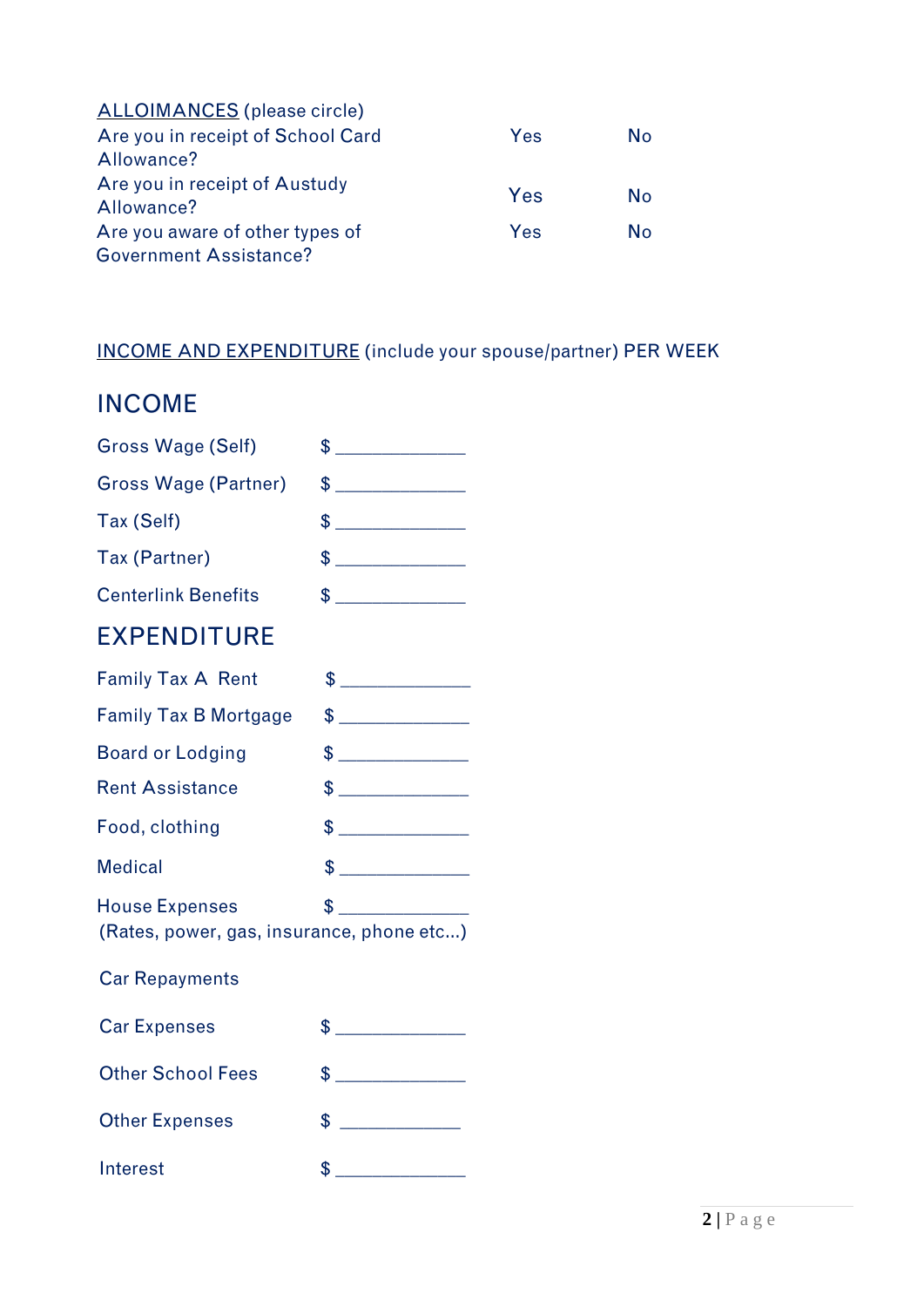Please attach the following current documentation:

- 1. Your most recent Tax Return(s)(Private and/or business as applicable)
- 2. Your most recent Pay Slips (last 3) and/or other forms of income statement as applicable
- 3. Your most recent Bank Statement (at least the last 3 months)
- 4. Your Centrelink Income Statement

4. Any other documentation as requested or relevant — must be within last 6 months.

#### ASSETS AND LIABILITIES

#### ASSETS (Value) LIABILITIES (Total Owing)  $\mathsf{S}$ Mortgage  $\zeta$ House  $\begin{picture}(20,10) \put(0,0){\line(1,0){10}} \put(15,0){\line(1,0){10}} \put(15,0){\line(1,0){10}} \put(15,0){\line(1,0){10}} \put(15,0){\line(1,0){10}} \put(15,0){\line(1,0){10}} \put(15,0){\line(1,0){10}} \put(15,0){\line(1,0){10}} \put(15,0){\line(1,0){10}} \put(15,0){\line(1,0){10}} \put(15,0){\line(1,0){10}} \put(15,0){\line(1$ **Credit Accounts**  $\frac{1}{2}$ Car(s)  $\frac{1}{2}$ MasterCard / Visa  $\mathsf{S}$ **Shares** Retail Store Accounts \$ Bank Accounts  $\sim$ Credit Union A/c \$ Hire Purchase A/c  $\frac{1}{2}$  $\mathsf{S} \hspace{0.05cm} \overbrace{\rule{2.0cm}{0.05cm}}$  $\frac{1}{2}$ **Other** Other TOTAL ASSETS \$  $\frac{1}{2}$ **OTHER LIABILITIES**

Any other information which might assist your case: